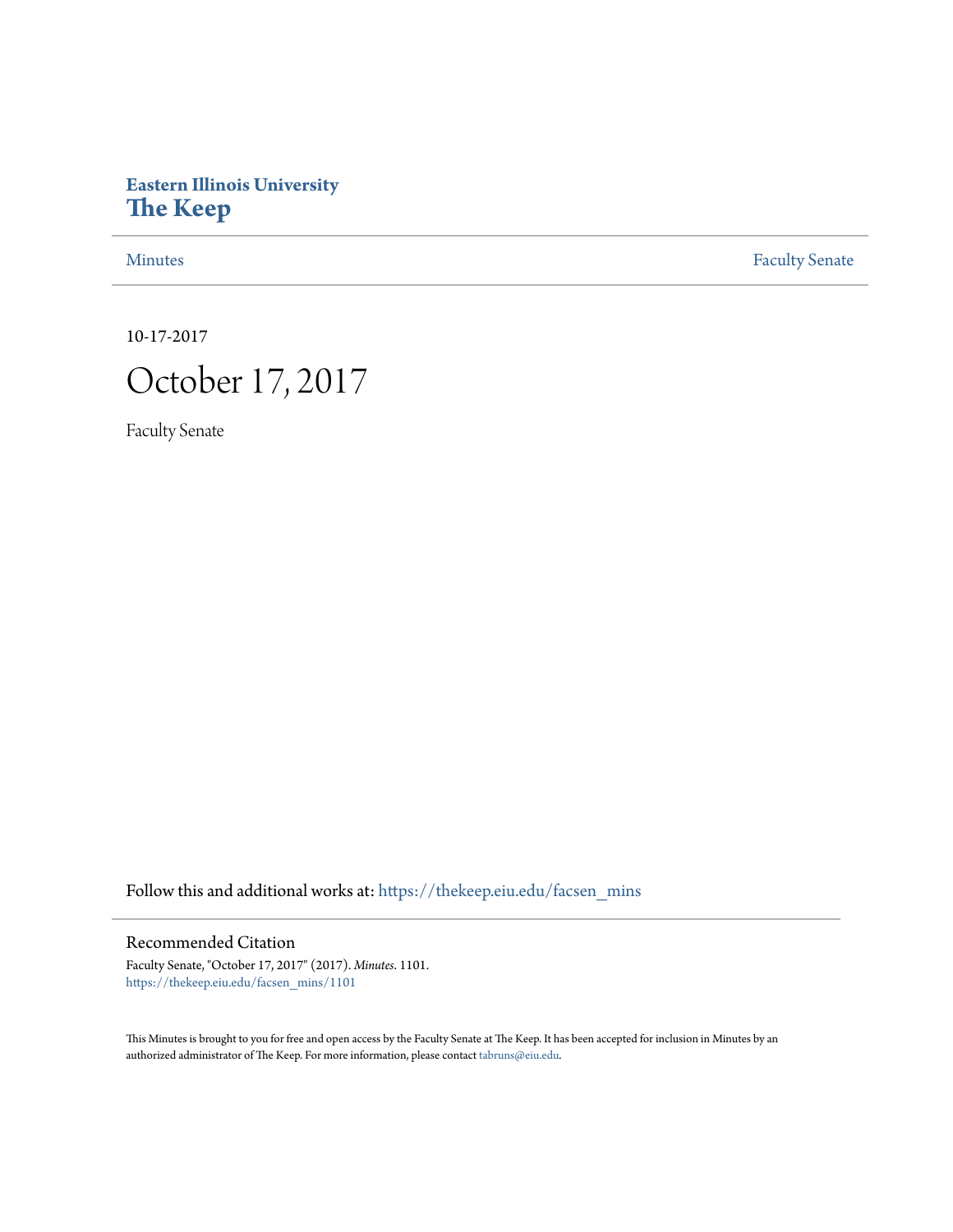EIU Faculty Senate Session Minutes 17 October 2017 ▪ 2:00-3:50 p.m. Witters Conference Room 4440, Booth Library

The 2017-2018 Faculty Senate agendas, minutes, and other information are available at [http://castle.eiu.edu/facsen/.](http://castle.eiu.edu/facsen/) *Note: These minutes are not a complete verbatim transcript of the Senate meeting.*

Senators present: T. Abebe, S. Brantley, E. Corrigan, S. Eckert, S. Gosse, N. Hugo, K. Hung, J. Oliver, J. Robertson, G. Sterling, J. Stowell, J. Williams, B. Young, R. Cash

Senators absent: T. Bruns, C. Wharram

Guests in attendance: Jay Gatrell (VPAA/Provost), Jon Blitz (UPI), Brooke Schwartz (DEN), Josh Norman (Enrollment Mgmt)

*Session called to order by Chair J. Robertson at 2:02 p.m.*

### **Approval of Minutes from October 3, 2017**

*Motion to approve by Hung, seconded by Williams Discussion: none Vote: 10 in favor, none opposed, 2 abstentions (Eckert, Hugo) – motion carried*

*[Robertson briefly discusses the revised agenda distributed just prior to beginning of session]*

#### **Executive Committee Report**

ROBERTSON: Executive Committee met with President & Provost last Tuesday – we asked about the hiring plan over the next 3 years; we received clarification about the status of tenure lines, need to redefine how we think of them: the positions we have now are what we have moving forward, new positions will be approved case by case

GATRELL: We clarified the notion of a budget line item, that doesn't exist; salary reserves have been used as a result of the budget crisis; staffing is funded from pool based on curricular need

ABEBE: All previous tenure lines have been purged?

GATRELL: Yes

ABEBE: So we start with a new position if it is approved?

GATRELL: Correct

GOSSE: Each chair has to begin the process for getting another tenure line? Is it different from the normal procedure?

GATRELL: Yes, make the case as you would – based on my experience all searches were not lines per se, they were requests that were made and approved, because there's reallocation across the board

BRANTLEY: To clarify, new tenure-track positions will be filled as needed but they do not become a line going forward?

GATRELL: Yes, the notion of a line item in a budget is no longer practice in my understanding

ROBERTSON: Another question was the mix of Unit A versus Unit B hires – my sense is that it's a contractual fact that Unit B can teach more credit hours and that there are greater costs associated with Unit A (startup costs, etc.); given budget constraints it may be more likely that Unit B positions are approved than Unit A, so we need to assess carefully within departments and colleges and make concerted arguments for the positions we need to fill

GATRELL: Some Unit B positions will be functioning as placeholders, for example Clinical Psychology that was an emergent need in Spring with the expectation of a Unit A search because it's critical for accreditation – other Unit B placeholders (3 in STEM areas, 2 of which are in Chemistry) will roll out as Unit A hires in future years – Unit B provides flexibility in cost savings but it's also part of a broader strategy to build back up Unit A resources because Unit A plays a critical role in the commitment to full-time faculty and undergraduate research that makes EIU outstanding

ABEBE: There's not any distinction in the load between Unit A and B right now, effectively we're all teaching 24 hours in Economics – there's a distinction in the status of the line

HUNG: Unit A also has scholarly research and community service elements, whereas B teaches more but doesn't do research or service – Sen. Abebe's point is that in recent years Unit A teaching load has gone up, dramatically in some cases, and the distinction between Unit A and B teaching loads has been eroded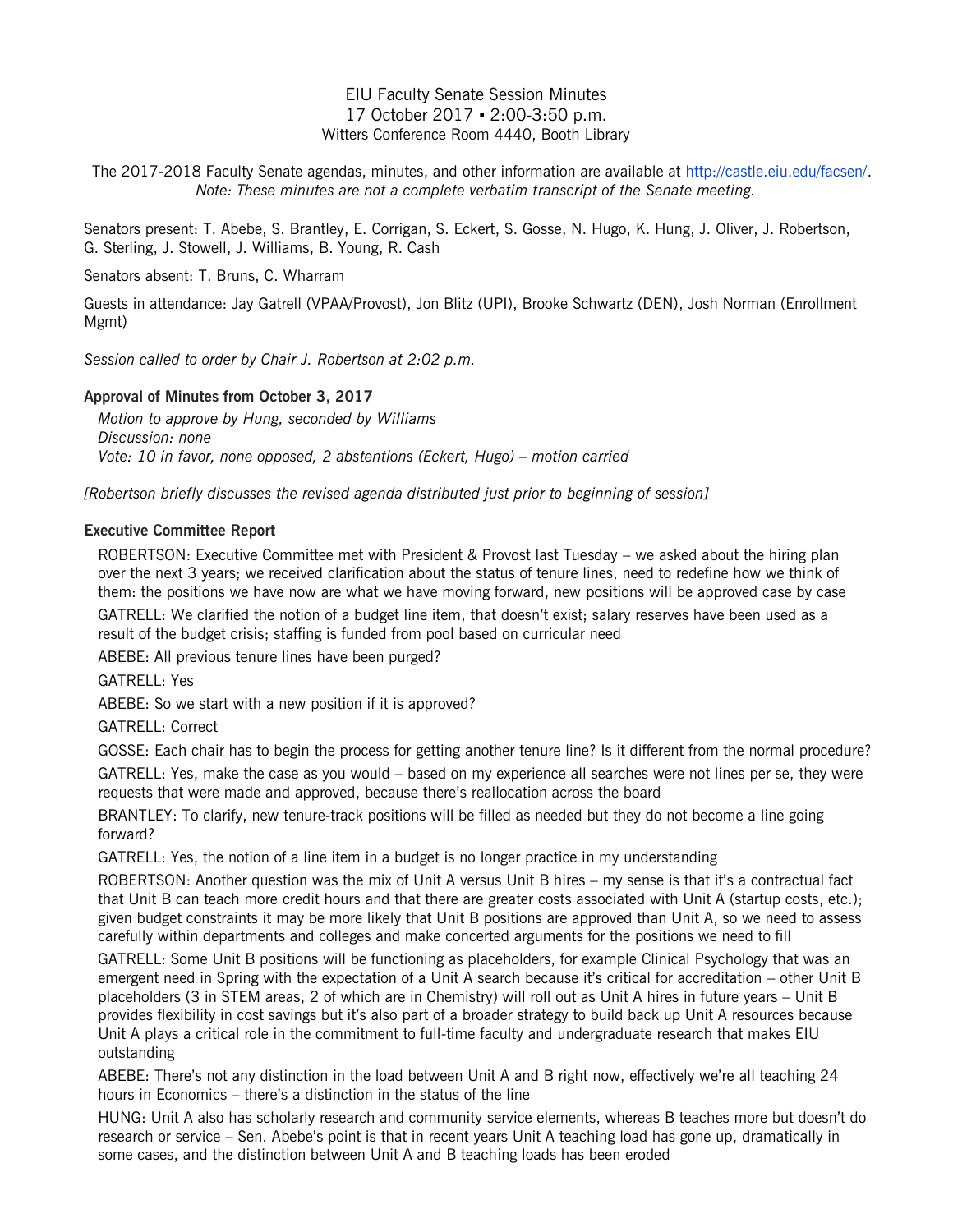GATRELL: That issue has been brought to my attention; I'm endeavoring to address the issue with Chairs – importance of following contract guidelines as they relate to overload in terms of maximum per annum – also an opportunity to revision conceptually our curricula and scheduling practices – I understand that teaching loads have increased and we hope to normalize

HUNG: It's not that the load increase itself is a bad thing, but problematic when it comes time for evaluation – teaching 24 hours for 2-3 years straight impacts service & scholarly development – When portfolios go to the Deans or UPC, is it articulated how those portfolios are evaluated? Is that acknowledgment being communicated to the different levels? – especially the next 2-3 years we need to remind our colleagues on those committees of the situation, to be mindful in assessment of those portfolios

GATRELL: I agree, I believe in holistic contextualized approach for every candidate's portfolio

ROBERTSON: regarding differences in DACs – recruiting is under service in Music DAC – if we depend on Unit Bs who are evaluated solely on teaching and primary duties yet it's a necessity that they recruit, that presents a conflict that needs to be addressed at department/college/university levels – we all need to recruit but if we hire more Unit Bs, then that's not a reasonable expectation; we need to redefine how we assess

OLIVER: correlation with difficulty in populating elected and appointed committees; response to calls has been diminishing – Unit Bs not required to serve

ABEBE: *[as an aside - congratulates Sen. Oliver on his coronation as Faculty Homecoming King]*

ROBERTSON: IBHE meeting on Oct. 5: 1) IBHE staff laying out trends, what their plan is; 2) President Glassman/EIU Administration making case for our needs; 3) communicating how they can advocate for us their main goal for this year is to convey the needs of each campus to the legislature, not only to justify but to champion what we do – trend in reduced funding for higher ed; underfunding is causing ramping increase in investments to be compliant in meeting obligations; 90% funded by 2045; contradiction in universities experiencing increased dependency on tuition & fees while facing pressure from the state not to raise tuition & fees – part of IBHE goal is meet employment needs of the state, find ways to highlight curriculum and be relevant to employers – 2016 impasse left a "mark of historic significance"; accounting for impasse creates difficulty for universities by giving false appearance of being flush with cash now that funds are being released

HUNG: Be clear when we advocate: the budget we're getting is cut by 10% compared to 2015 (the last time we had a full budget), continuation of downward trend in funding (50% cut since the 1970s) – that's the story we need to tell, that's not being discussed in press reports; we're losing public support because of incomplete stories

ROBERTSON: Glassman & McCann showed how responsible we've been with funding resources 2015-present; EIU has lowest administrative costs of all public universities; also recapped rightsizing, staffing issues, lowest decline in enrollment in years – positive signs re: recruiting funnel for next year – our legislative representative Katie Anselment pointed out the immediate impact of the impasse at EIU due to lower reserves

HUNG: EIU's reserves are not as substantial as larger schools, but our previous leadership team did not manage resources wisely or proactively – the lesson is better stewardship of the resources we have

ABEBE: That lesson has been learned by faculty; our careers were in danger …

BRANTLEY: Our reserves never will be at the level of [U of I] but they also weren't up to par with the other regional universities

ROBERTSON: Another factor in moving forward with additional hiring is cost share … ; it was emphasized to IBHE that EIU is sensitive to regular payments coming in; cash flow is an issue – expressed that we're thankful for the FY17/FY18 budget but we also need a FY19 budget

ROBERTSON: CUPB meeting on Oct. 6: Health and Counseling Services gave a report, presented by Eric Davidson: medical clinic/student health services were consolidated on Aug. 1 as a result of Vitalization; fees were outlined (\$10.10 per credit hour up to 12 hours); change in planned benefits for students (maximum benefit reduced to \$15,000; 70/30 copay; deductible increased from \$50 to \$100), anticipated to save \$300,000-400,000; late/noshow fee instituted; President Glassman asked pointed questions (justify costly items), response from Davidson was that facilities are needed on campus to accurately diagnose and treat –

new bill filed by Brady & Rose would create a common application process for state universities; sticking point is that it would identify the top 8 programs for each discipline across the state, so either we justify programs to be ranked highly or we'll have to justify continuance of those programs – bills are [HB4103,](http://www.ilga.gov/legislation/billstatus.asp?DocNum=4103&GAID=14&GA=100&DocTypeID=HB&LegID=107958&SessionID=91) SB2243

YOUNG: Would it be appropriate and politic for Senate to debate the merits of such a bill, and to draw up a recommendation to send to our representatives?

GATRELL: It's permitted *[agreement from Sterling]*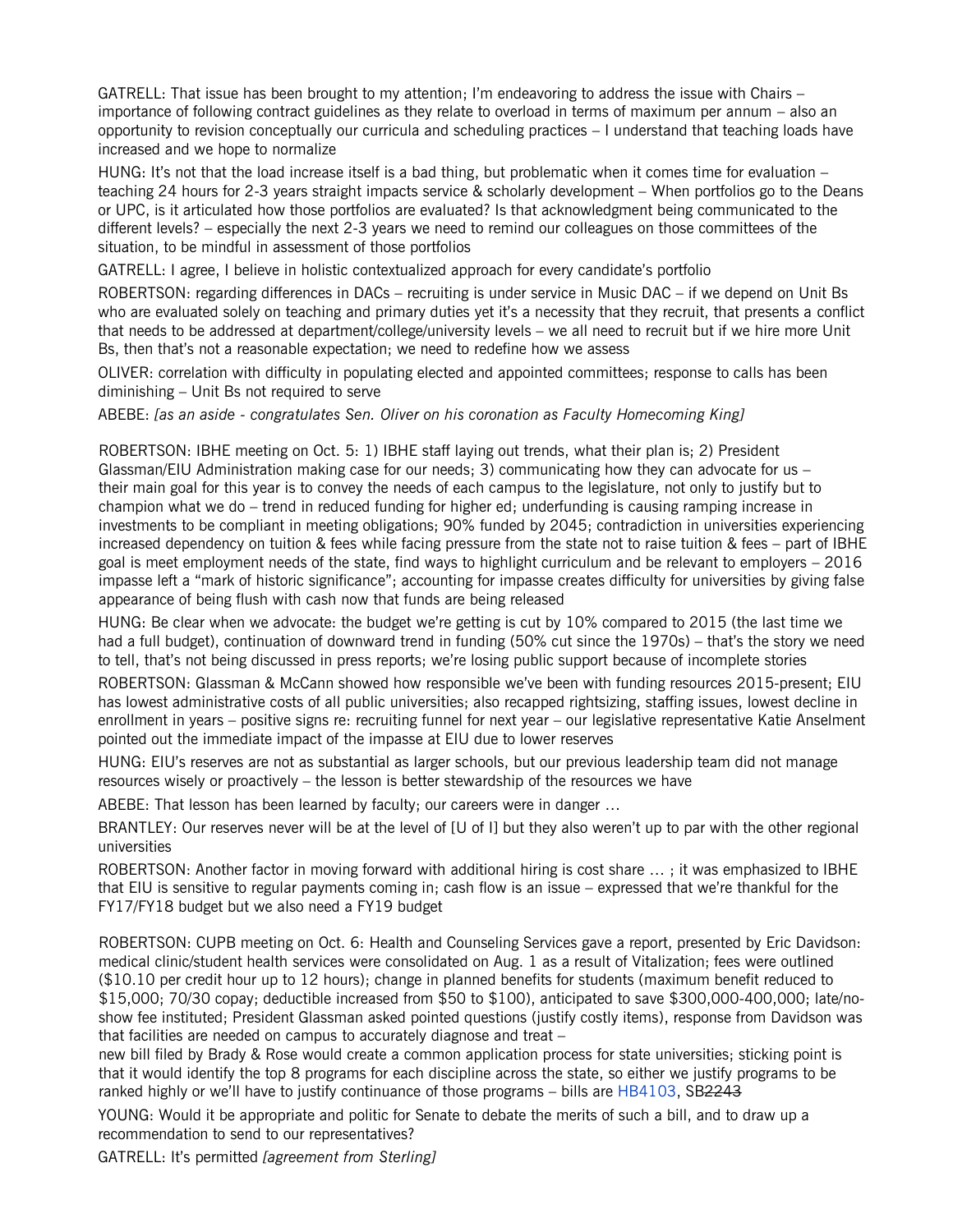HUNG: Having talked to someone in Springfield, the sentiment is that a bill sponsored by 2 Republicans passing in a Democrat-controlled legislature is not likely, though not impossible, and therefore not urgent – my personal take is that it's similar to what they did to Chicago's community college system, ranking the system for duplicate programs then keeping the top 2 and eliminating the others, driving students to campuses other than those that best serve them, leading to decrease in enrollment overall ("I don't have time to commute to that campus so I'm not going to college at all") – this proposal mirrors the same philosophy, killing the ecosystem of higher education in the name of efficiency – cuts in programs will have a rippling effect beyond the gatekeeping of our enrollment (a problem in itself, how do we manage or retain control of enrollment if it's centralized through IBHE) – it's a terrible idea, bad for regionals & for higher ed in general – we should have discussions & forums just in case, to affirm EIU's identity & role

ABEBE: True, but we shouldn't ignore the appeal of this system to students & parents, attractiveness of single application both in terms of efficiency and money-saving – a second aspect, from the enrollment management perspective, perhaps we don't have to recruit so much – we ought to compare the additional benefits versus the additional damage that this will do

## BRANTLEY: [*correction to Senate bill number*: [SB2234\]](http://ilga.gov/legislation/BillStatus.asp?GA=100&DocTypeID=SB&DocNum=2234&GAID=14&SessionID=91&LegID=107954)

STERLING: When IBHE has evaluated programs in the past, it hasn't been on the basis of quality but on enrollment numbers; they're not really going to rank the best programs

YOUNG: If you liked the methodology of Workgroup 7, you'll love the methodology applied by these people – Sen. Hung is reassuring that this is a political nonstarter but I am concerned with the principled, philosophical p.o.v. – EIU is a regional comprehensive university, and this kind of program is designed to destroy that; you can't have centralization and preserve a regional comprehensive university – make Coles County & state of Illinois aware that these so-called efficiencies are like a virus meant to destroy

HUNG: I find it troublesome that IBHE takes on positions harmful to the organizations it oversees – Do we have members on the IBHE faculty advisory council? How do we ensure that EIU's voice is part of the conversation at IBHE?

STOWELL: That's one of the committees populated by Faculty Senate; Les Hyder was on it for years, he would come and report annually

OLIVER: IBHE Faculty Advisory Committee is on the list of appointed committees – Larry White is the current member from EIU (Jeanne Okrasinski is alternate) until 2020

HUNG: I suggest we send them an invitation to talk to Faculty Senate; I'd like to hear from them what's going on at IBHE

ABEBE: A good suggestion has been made by Sen. Young, we could have a faculty forum and discussion on both sides of this issue

ROBERTSON: Concluding thoughts from CUPB meeting: for FY17 we'll probably have a small deficit of \$352,000 in appropriated Ledger 1 funds but a \$2 million surplus in Ledger 2 funds (was a \$19 million deficit in FY16) – MAP money has been fully received for FY17 (\$4 million received on Oct. 5) – \$8 million of anticipated appropriated funds received for the fiscal year as of now; we should continue to receive 5% of appropriation per month (although that only adds up to 60%)

HUNG: Are we still anticipating that the state will claw back some of the money they promised?

GATRELL: That's been built into the budget

## **Elections Committee Report**

STOWELL: No volunteers came forward for the 1-semester appointment to CAA (at-large), so the call will be extended for another two weeks

## **Nominations Committee Report**

OLIVER: Updated list of appointed councils has been posted on the website; three remaining vacancies are Library Advisory Board (CEPS 2<sup>nd</sup> year and LCBAS 1st year) and Grant-in-aid Appeals (1 vacancy, 2<sup>nd</sup> year of 3-year term) – sent out call to populate WG8&9 Feedback Committee, no nominations received from CEPS *[distributes list of nominated candidates]*

HUNG: Only 1 volunteer from Library Services; should we settle that before discussing others? *[asks for clarification on whether Senate is endorsing candidates or relaying the list of names]*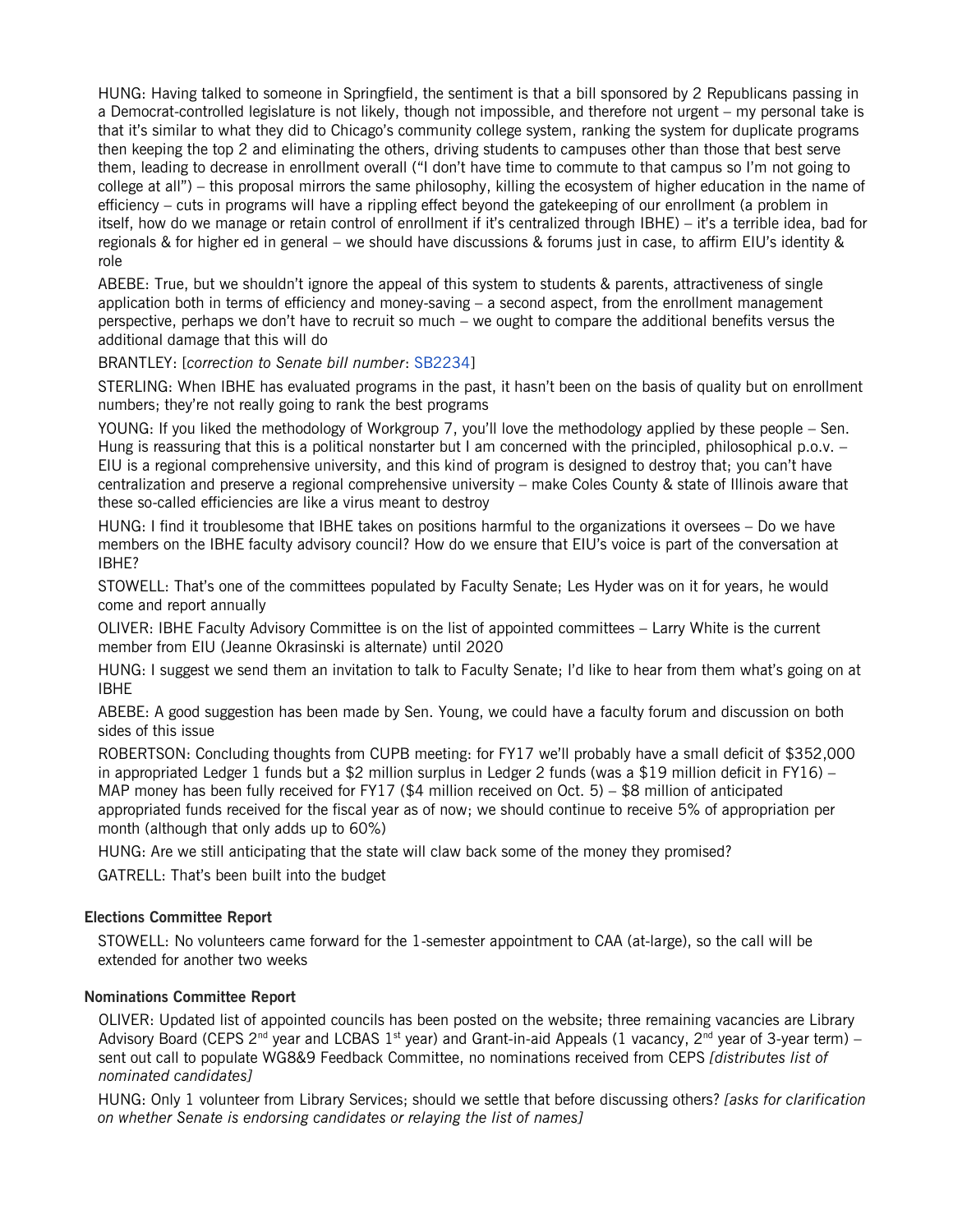GATRELL: I defer to Faculty Senate on how to proceed re: CEPS; there is CEPS representation among administrative members – other members will be Dana Ringuette and Denise Smith (Chairs), Stephen Lucas (Assoc. Dean), Brad Tolppanen and Doug Klarup (Deans)

ROBERTSON: We could appoint an at-large member from the candidates not selected to represent colleges

CORRIGAN: Which candidates are graduate faculty?

HUNG: All have graduate programs except Sociology

STERLING: and Philosophy – also, Riedemann is Unit B

OLIVER: We could use this list as a ballot; circle one candidate for each position, then the Nominations Committee will tally; nominated Senators should abstain from voting

ABEBE: Serving on this committee requires some form of strategic vision [because] the recommendations from Workgroups 8 and 9 are creative and forward-looking; to populate the committee with individuals without a sense of strategic vision would be a disservice – not to deny my Senate colleagues the opportunity to serve, but we will have a chance to look at the feedback from this group *[refers to review of Workgroup 7 recommendations during Vitalization Project]*

ROBERTSON: Is there a motion to decide by ballot?

HUNG: So moved

ABEBE: Second

*Discussion: none*

*Vote: 13 in favor, none opposed, no abstentions – motion carried* 

*[hiatus for balloting, followed by tallying of votes by Nominations Committee]*

## **Provost's Report**

GATRELL: My report is to announce the administrative appointments to the Feedback Committee and to assure you that this is a consultative process, identifying visioning pieces … – whatever we do, we don't want to grow administrative costs; identify the things we excel at, move forward with a framework for success

GOSSE: While we're waiting, is there any sense in reviewing and reworking the various existing committees? GATRELL: With respect to IGPs, the President's Council will consider reasonable recommendations and is able to act quickly

GOSSE: There's a mismatch between the burden of multiple committees and the shrinking pool of potential members ROBERTSON: We looked at that issue 2-3 years ago and made some progress

ABEBE: We should keep the committees but improve the reward system

*[Oliver announces need to revote on COS candidates due to equal distribution of votes]*

*[Young circulates flyers about upcoming public history panel presentation]*

*[Oliver announces candidates selected for appointment to Feedback Committee as Michael Dobbs (LCBAS), Jeannie Ludlow (CAH), Kai Hung (COS), Rebecca Throneburg (in lieu of CEPS) – Todd Bruns also accepted as candidate from Library Services]*

## **Discussion with Josh Norman, Associate Vice President for Enrollment Management**

NORMAN: I'm coming to this as a Q&A session

ROBERTSON: I get a weekly recruiting update but it's specific to trombonists; how do I sign up for broader updates?

NORMAN: Contact your Chair about being added to the departmental recruitment distribution

ROBERTSON: Is there a university-level update?

NORMAN: It's filtered down by department, "undecided" go to Karla Sanders – undecided students have the lowest retention rates (try to get them into identified academic program) – Dawn Zachow is the coordinator for enrollment management data analysis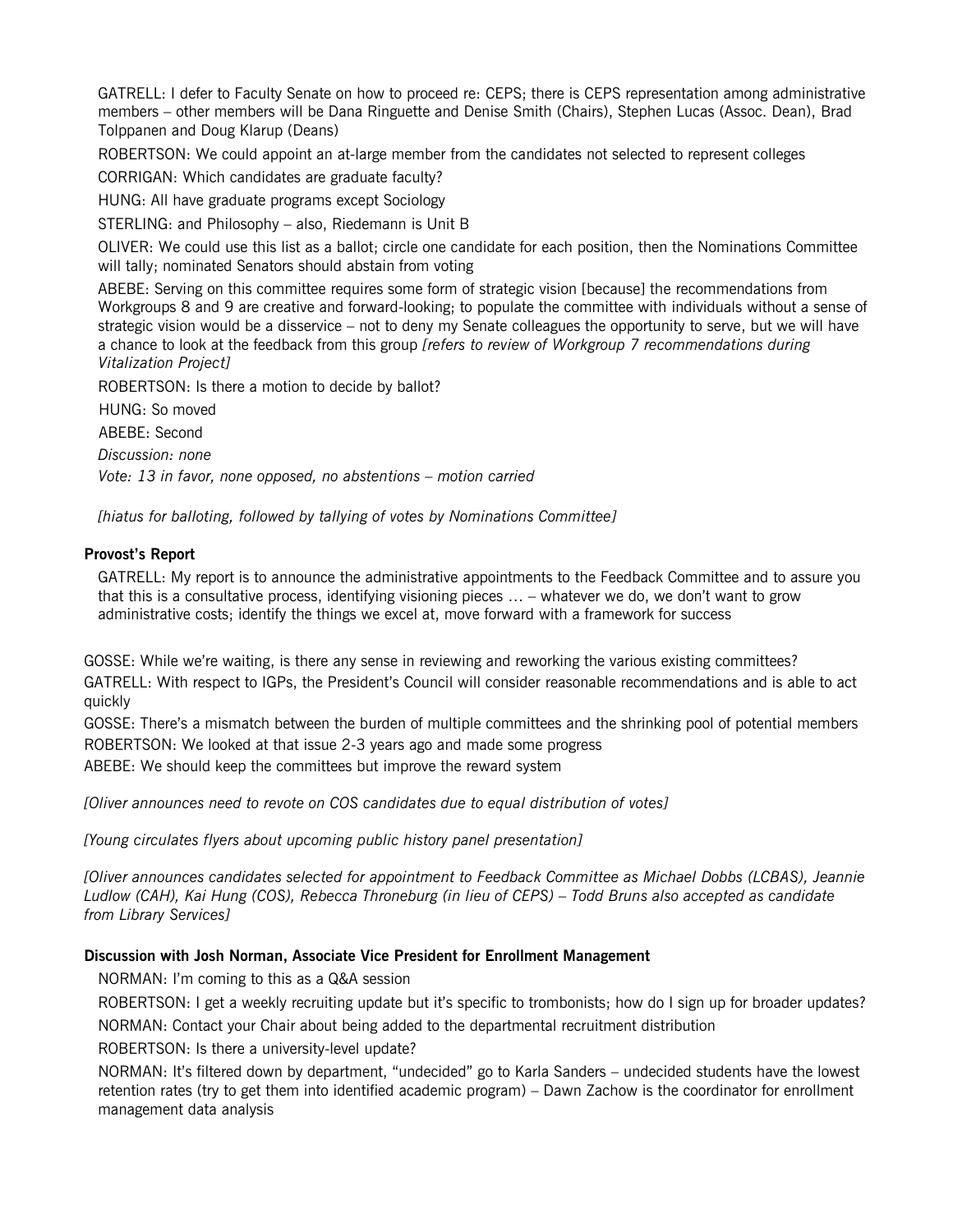ABEBE: I looked at the summary you sent but I didn't see the expected outcomes of those plans; for example, in the Enrollment Worx group you say the expected outcome is faculty involvement in giving input, but for the rest it doesn't say what you expect at the end

NORMAN: I have a strategic enrollment outline for the academic year where those goals are articulated; 18 subcommittees fall under specific outlined objectives for the enrollment cycle – talking about overall goals, undergraduate admissions for freshman and transfer students – I just met with Ryan Hendrickson, Matthew Walters, and Jeff Cross about nontraditional students – we need a certain number from each student population in fall, spring, summer to make up for the senior bubble – we're on track to meet goals – we have 1000 more applications than this time last year; we have more applications in the funnel than we've had in a decade

ABEBE: I understand that, the objective is to get us to a number, to increase the overall enrollment – what I'm suggesting is that all of these activities have an identified outcome *[gives example]*

### NORMAN: They do

ABEBE: Unless we do that, we'll be in the same place we've been for the last several years

NORMAN: The difference between me and everyone who's come before me is my background in data analytics – I'm using the data to inform our decisions; strategic enrollment plan is based off of student feedback from over 700 students in the last enrollment cycle – it's a data-driven approach because you can't fix the problem if you don't understand the market, and I do – it's what I've done for the last decade – that's how you fix the problem, by talking to your prospective audience – you make sure you're not just offering what's in demand; the biggest issue is communicating well – looking at the College Choice Survey for 2017, program quality is the #3 reason why students choose EIU and also the #3 reason why they don't – that's why I've been so involved with this marketing project Stacia Lynch and I have been leading – we haven't done a great job telling students what makes EIU special, and we haven't dedicated the funds until now; we've let the external market tell the story, that's why we had 650 freshman last year – the press coverage has been markedly different since the budget impasse was remedied, and since we've taken a different approach on the information going outside the university  $-$  it's all about the why

HUNG: How are tier 1, 2, 3 high schools established? What are we doing with respect to each tier?

NORMAN: We have a territory management system; counselors have assigned schools – relational connections are huge for me, they're what weather the storm – restructuring admissions territories to maximize those relationships, not just with students but key influencers – the tiers guarantee a certain level of service to each high school, determined by population match and historical performance, prioritized to maximize return on investment

HUNG: When prioritizing, there's a conscious decision in the order of factors – one of the issues we've been talking about is the diversity level, how well do we represent student body we're trying to recruit

NORMAN: We're looking for institutions where students are the right fit; also market expansion, to be long-term viable we have to get into schools where we haven't been before – the numbers we're seeing are real, the open house was packed – I met a guidance counselor from [Duchesne?] High School in St. Louis, they brought 40 students to that open house – demographics aren't in the equation for tiering, we're looking for any student that benefits from the unique personal attention offered at EIU – in the College Choice Survey we asked students to describe EIU in one word; those who said EIU was "like home" had an 88% yield rate; in context, our freshman yield rate last year was 17% – my job is to clearly articulate what EIU has to offer those college-bound students so they can make an informed decision, not get here and [be disappointed] – I recently put together a specific initiative to reach out into additional markets; we don't get a lot of students from collar states, but currently we have more than doubled applications from Indiana, so I'm really going hard after students in Indiana – sometimes you get the homecoming queen or king, and then the students after them know that "Johnny" went to EIU and you have a pipeline from that high school – that's a strategy different from any of my predecessors ever employed – I don't care what background [students] came from, if [students] can benefit from the support of our faculty, I want [them] here; I want them academically prepared, but I don't care about any other factors

STOWELL: Do we have counselors to target shifting demographics in the state, particularly the Hispanic population?

NORMAN: Priscilla Gonzalez and Erica Aguilar are both bilingual admissions counselors; Priscilla is specifically targeted toward institutions with high Latino populations – but that's a piece that doesn't go into the overall formula, it's about serving those prospective students

ROBERTSON: Can you talk about the Thorburn marketing rollout? If I go to see Blade Runner this weekend, will I see an advertisement for EIU there?

NORMAN: Movie theater ads don't start until the holiday season but everything else is rolling out this week (Pandora ads, billboards, social media) – you're not my target demographic but you are in the influencer category, so you may see some ads but not others – it's all about awareness and perception – Thorburn has goals above what I've set for admissions counselors